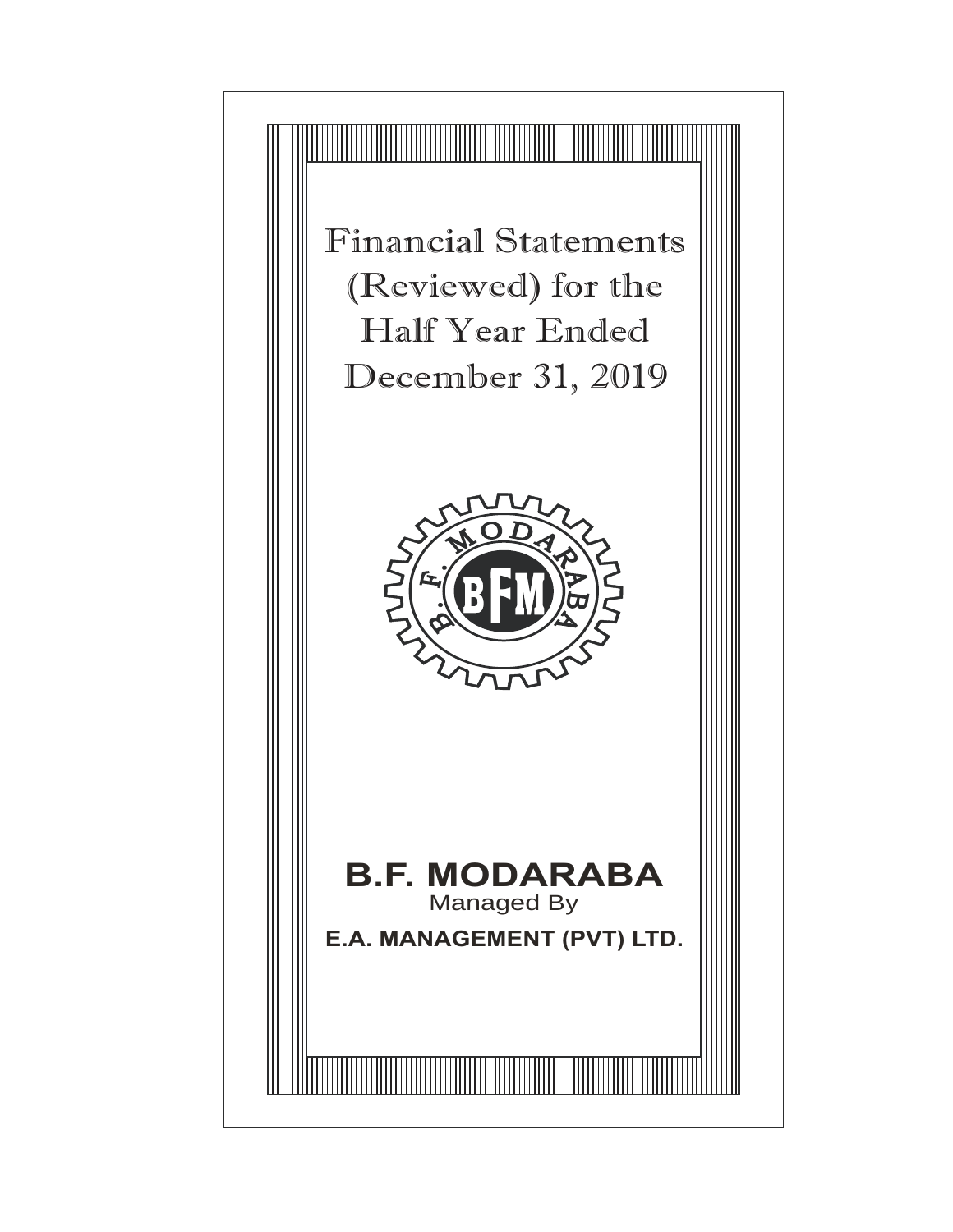**B.F. MODARABA Half Yearly Accounts CORPORATE INFORMATION MODARABA MANAGEMENT COMPANY<br>
E. A. Management (Pvt.) Ltd.<br>
BOARD OF DIRECTORS<br>
DIRECTORS OF MODARABA MANAGEMENT COMPANY<br>
Mr. Ahmed Ali Mohammad Amin Bawany Chairman<br>
Mr. Muhammad Omar Amin Bawany Chief Executive<br>
Chief Ex MODARABA MANAGEMENT COMPANY** MODARABA MANAGEMENT COMPANY<br>
E. A. Management (Pvt.) Ltd.<br> **BOARD OF DIRECTORS**<br>
DIRECTORS OF MODARABA MANAGEMENT COMPANY<br>
Mr. Ahmed Ali Mohammad Amin Bawany Chairman<br>
Mr. Muhammad Omar Amin Bawany Chief Executive<br>
Mr. Ham E. A. Management (Pvt.) Ltd.<br> **BOARD OF DIRECTORS**<br> **DIRECTORS OF MODARABA MANAGEMENT COMPANY**<br>
Mr. Ahmed Ali Mohammad Amin Bawany<br>
Mr. Muhammad Omar Amin Bawany<br>
Mr. Hamza Omar Bawany<br>
Mr. Abdul Ghaffar Umer<br>
Mr. Abdul Gh E. A. Management (Pvt.) Ltd. **BOARD OF DIRECTORS<br>
DIRECTORS OF MODARABA MANAGEMENT COMPANY**<br>
Mr. Ahmed Ali Mohammad Amin Bawany<br>
Mr. Muhammad Omar Amin Bawany<br>
Mr. Hamza Omar Bawany<br>
Mr. Abdul Ghaffar Umer<br>
Mr. Abdul Ghaffar Umer<br> **AUDIT COMMITTEE BOARD OF DIRECTORS DIRECTORS OF MODARABA MANAGEMENT COMPANY AUDIT COMMITTEE** Mr. Abdul Ghaffar Umer<br>
Mr. Ahmed Ali Mohammad Amin Bawany<br>
Member Mr. Ahmed Ali Mohammad Amin Bawany Mr. Hamza Omar Bawany Member **HUMAN RESOURCE & REMUNERATION COMMITTEE**<br>Mr. Abdul Ghaffar Umer<br>Chairman Mr. Abdul Ghaffar Umer Mr. Ahmed Ali Mohammad Amin Bawany Member<br>Mr. Muhammad Omar Amin Bawany Member Mr. Muhammad Omar Amin Bawany **COMPANY SECRETARY** Mr. Muhammad Ayub **SHARIAH ADVISOR** Mr. Mufti Zubair Usmani **LEGAL ADVISOR** Mr. Ghullam Rasool Korai **MODARABA AUDITORS** M/s. Rehman Sarfaraz Rahim Iqbal Rafiq Chartered Accountants **BANKERS** Al-Baraka Islamic Bank Bank Al-Habib Islamic Limited Habib Bank Limited Habib Metropolitan Islamic Bank Limited UBL Ameen Islamic Bank **REGISTERED OFFICE** Plot No. 43-1-E, (B) P.E.C.H.S, Block-6, Off Razi Road, Shahrah-e-Faisal, Karachi Pakistan. UAN : 111-229-269 Fax : (92-21) 34322864**EMAIL & WEBSITE** E-mail: info@bfmodaraba.com.pk feedback@bfmodaraba.com.pk URL: www.bfmodaraba.com.pk **SHARES REGISTRAR** M/s. C & K Management Associates (Pvt.) Limited 404, Trade Tower, Abdullah Haroon Road, Near Metropole Hotel, Karachi-75530 Phone: 35687839-35685930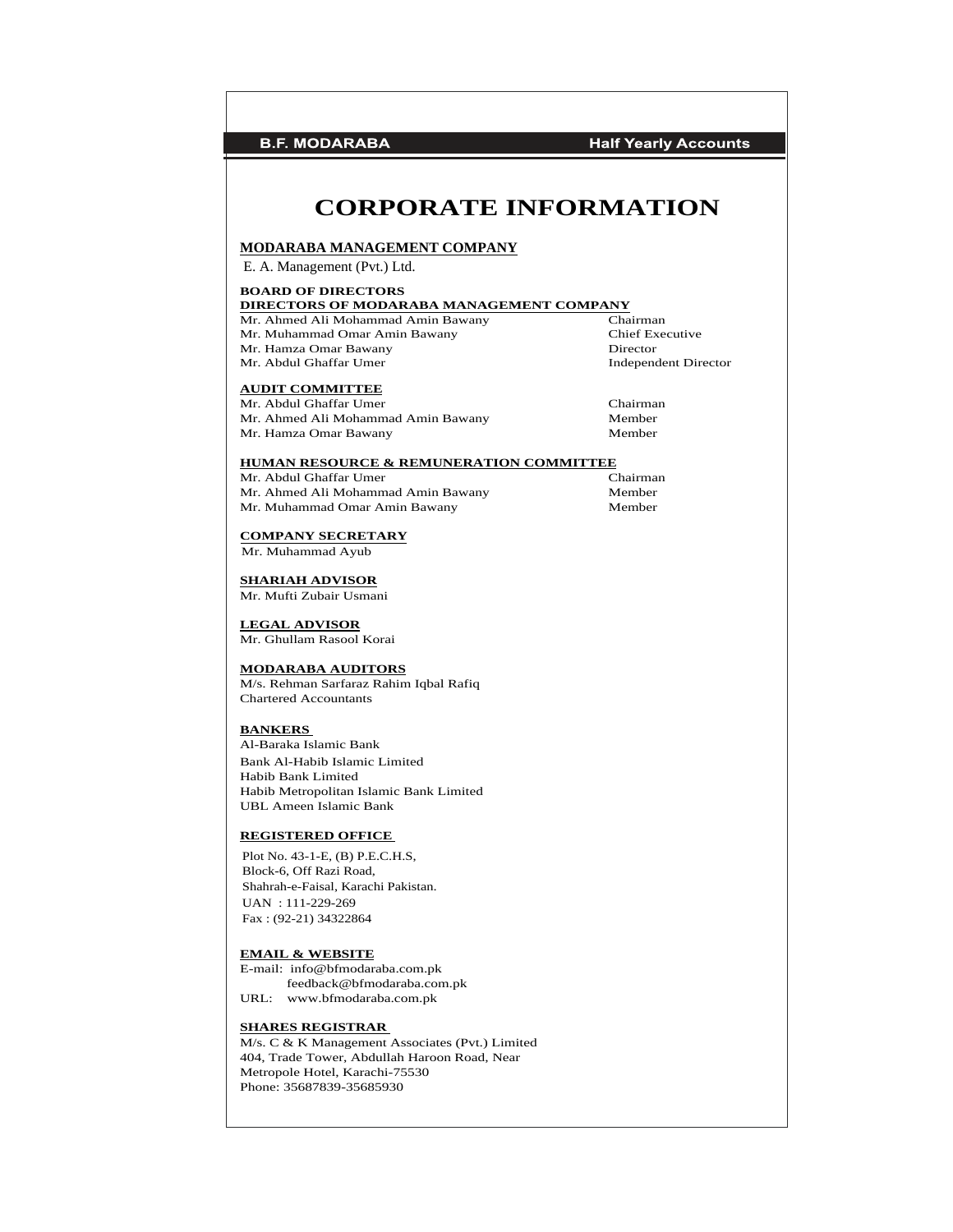## **INDEPENDENT REPORT ON REVIEW OF CONDENSED INTERIM FINANCIAL INFORMATION TO THE CERTIFICATE HOLDERS OF B.F. MODARABA**

# **Report on Review of Condensed Interim Financial Statements**

# **Introduction**

We have reviewed the accompanying condensed interim balance sheet of **M/s. B.F. Modaraba** ("the Company"**)** as at**December 31, 2019** and the related condensed interim profit and loss account, condensed interim statement of comprehensive income, condensed interim statement of changes in equity, and condensed interim cash flow statement and notes thereto for the six-month period then ended (here-in-after referred to as the "interim financial statements"). Management is responsible for the preparation and presentation of these interim financial statements in accordance with accounting and reporting standards as applicable in Pakistan for interim financial reporting. Our responsibility is to express a conclusion on these interim financial statements based on our review.

# **Scope of review**

We conducted our review in accordance with the International Standard on Review Engagements 2410, *Review of Interim Financial Information Performed by the Independent Auditor of the Entity*. A review of interim financial statements consists of making inquiries, primarily of persons responsible for financial and accounting matters, and applying analytical and other review procedures. A review is substantially less in scope than an audit conducted in accordance with the International Standards on Auditing, and consequently, does not enable us to obtain assurance that we would become aware of all significant matters that might be identified in an audit. Accordingly, we do not express an audit opinion.

As part of our engagement, we were only required to review the cumulative figures for the six-month period ended December 31, 2019. Accordingly, we have not reviewed the figures in the condensed interim profit and loss account and the condensed interim statement of comprehensive income for the three-month period ended December 31, 2019.

## **Conclusion**

Based on our review, nothing has come to our attention that causes us to believe that the accompanying interim financial statements are not prepared, in all material respects, in accordance with the accounting and reporting standards as applicable in Pakistan for interim financial reporting.

e engagement partner on the review resulting in this independent auditor's review re<br> **Rahman Sarfaraz Rahim Iqbal Rafiq,**<br>
Chartered Accountants<br>
Chartered Accountants The engagement partner on the review resulting in this independent auditor's review report is **Mr. Muhammad Rafiq Dosani**.

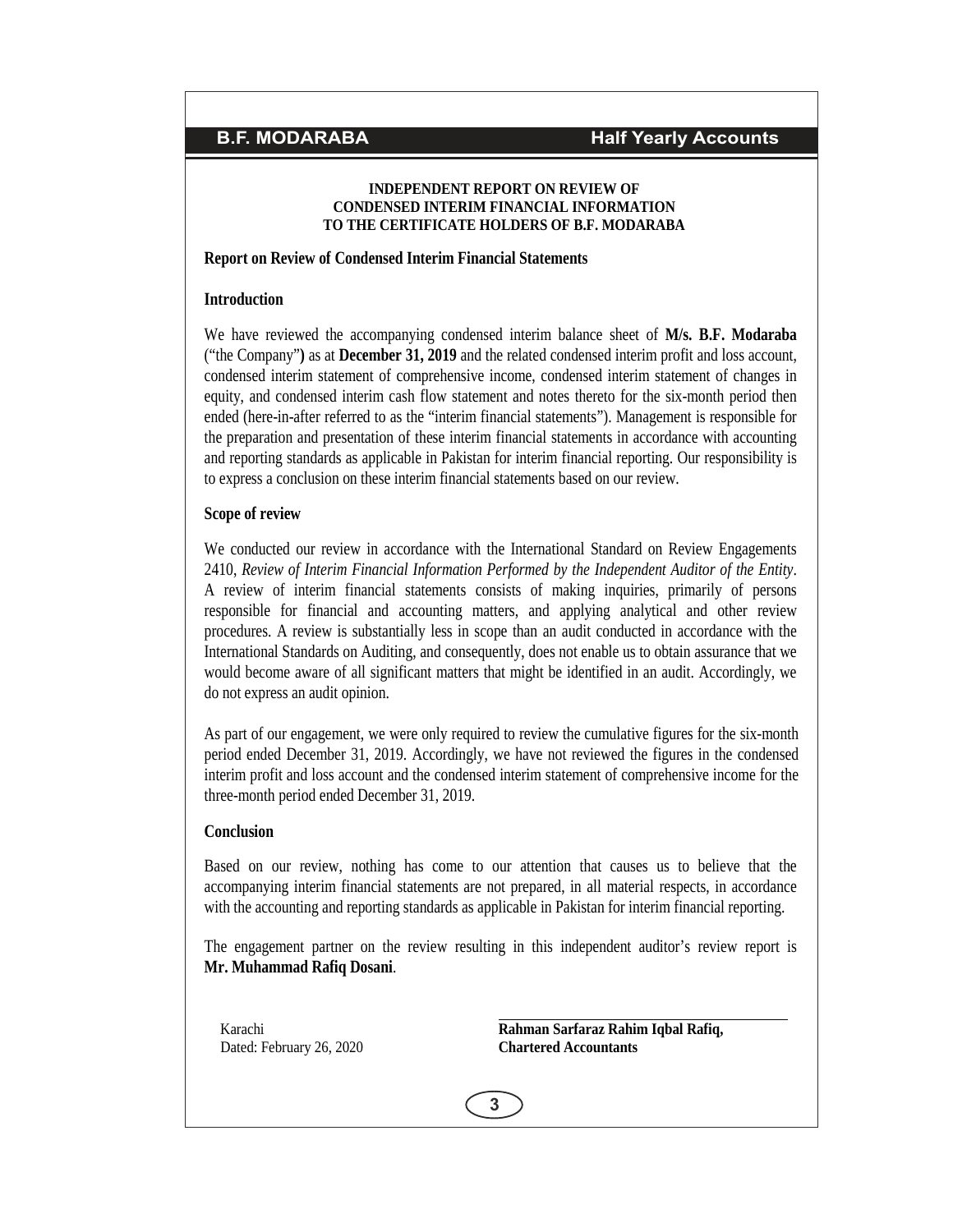**DIRECTOR'S REPORTS FOR THE PERIOD ENDED DECEMBER 31, 2019**

Dear Certificate Holders,

Assalamo Alaikum,

By the grace of Almighty Allah, I take pleasure in presenting a brief review of the performance of your Modaraba for the half year ended December 31, 2019, which has been reviewed by the External auditors.

Our gross revenue during the period was Rs.8.104 million vis-à-vis Rs.1.400 million (Restated) for the corresponding period of 2018-19 improved by 479% mainly due to Unrealized Gain on Mutual Funds of Rs. 5.614 million . As reported in the financial statements of the Modaraba for the year ended June 30, 2019, upon initial application of IFRS 9, the Modaraba adopted the OCI option, to present subsequent changes in the fair value of all its investments (including investments in units of mutual funds) in other comprehensive income. However, since, as per IAS 32 Financial Instruments: Presentation, units of a mutual fund are considered as puttable financial instruments (thus, falling under the definition of a 'financial liability'), they are not considered as 'equity instruments' for the purpose of applying the aforesaid OCI option in IFRS 9.Now the error has been rectified retrospectively in accordance with the requirements of IAS 8 'Accounting Policies, Changes in Accounting Estimates and Errors', and the corresponding figures have been restated.

Due to certain new taxation measurements in Finance Act 2019, trading business activities remained under pressure and we did not take any exposure in trading business. Equity market showed its upward trend, KSE-100 index posted a positive return of 20.16% during 1HY19, closing at 40,735 points. Alhamdulillah our Pre-tax Profit stood at Rs. 4.289 million against a Pre-tax loss of Rs. 2.402 million (Restated) for the corresponding period of 2018-19. The unrealized loss in the value of investment in marketable securities stood at Rs. 8.398 million (Restated) as at December 31, 2019.

We bow to Allah and pray for His blessing and guidance

**AMEEN**

Karachi: Muhammad Omar Amin Bawany AMEEN<br>
Karachi: Muhammad Omar Amin F<br>
February 26, 2020<br>
Chief Executive

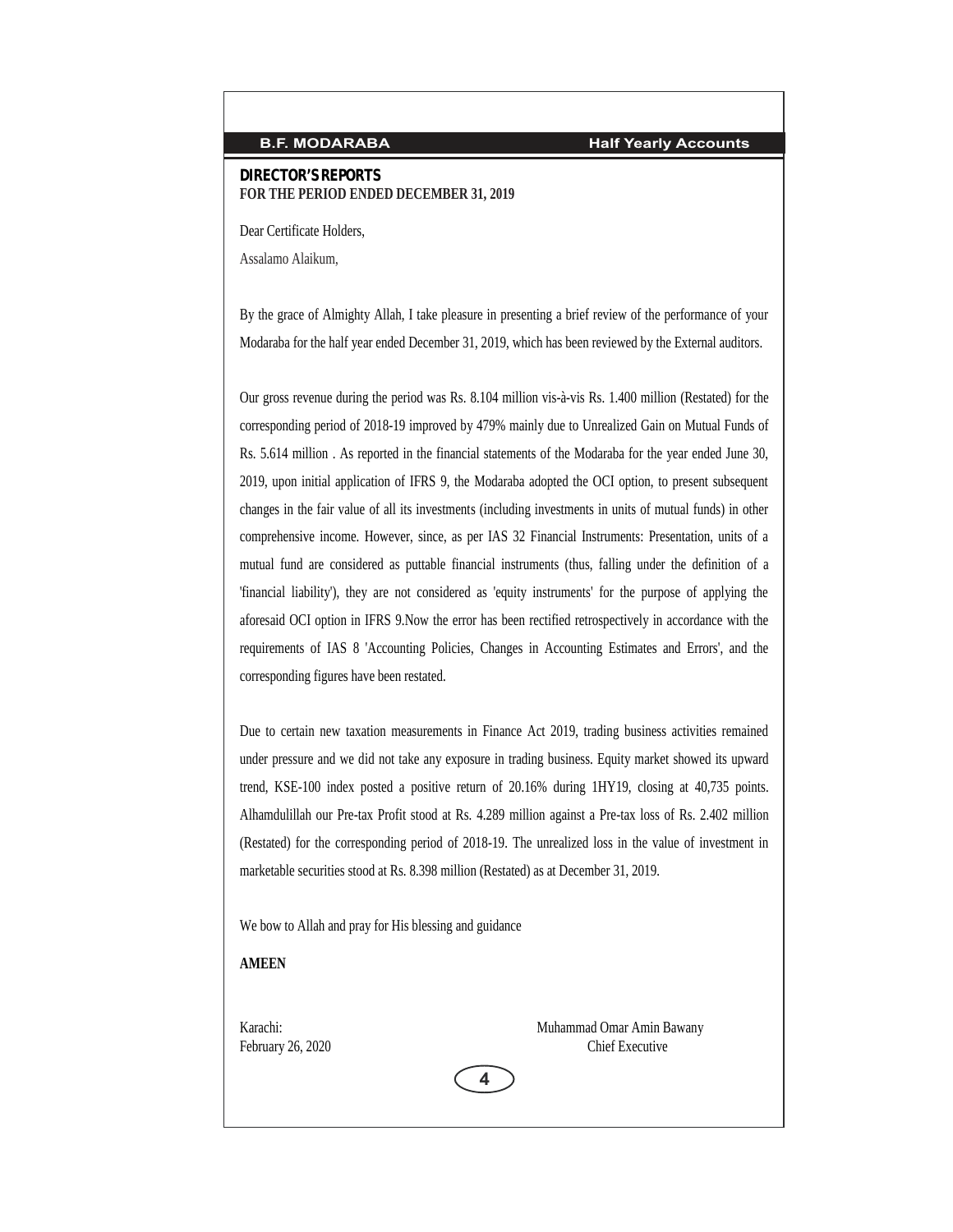**9. 18.5 MODARABA Half Yearly Accounts**  
\n**18.6 MODARABA 19.7**  
\n**19.** 
$$
2019 \times 5
$$
 **19.**  $2019 \times 5$  **19.**  $2019 \times 5$  **19.**  $2019 \times 5$  **19.**  $2019 \times 5$  **19.**  $2019 \times 5$  **19.**  $2019 \times 5$  **19.**  $2019 \times 5$  **19.**  $2019 \times 5$  **19.**  $2019 \times 5$  **19.**  $2019 \times 5$  **19.**  $2019 \times 5$  **19.**  $2019 \times 5$  **19.**  $2019 \times 5$  **19.**  $2019 \times 5$  **19.**  $2019 \times 5$  **19.**  $2019 \times 5$  **19.**  $2019 \times 5$  **19.**  $2018 \times 5$  **19.**  $2018 \times 5$  **19.**  $2018 \times 5$  **19.**  $2018 \times 5$  **19.**  $2018 \times 5$  **19.**  $2018 \times 5$  **19.**  $2018 \times 5$  **19.**  $2018 \times 5$  **19.**  $2018 \times 5$  **19.**  $2018 \times 5$  **19.**  $2018 \times 5$  **19.**  $2018 \times 5$  **19.**  $2018 \times 5$  **19.**  $2018 \times 5$  

<u> 1989 - Johann Barbara, martxa alemaniar a</u>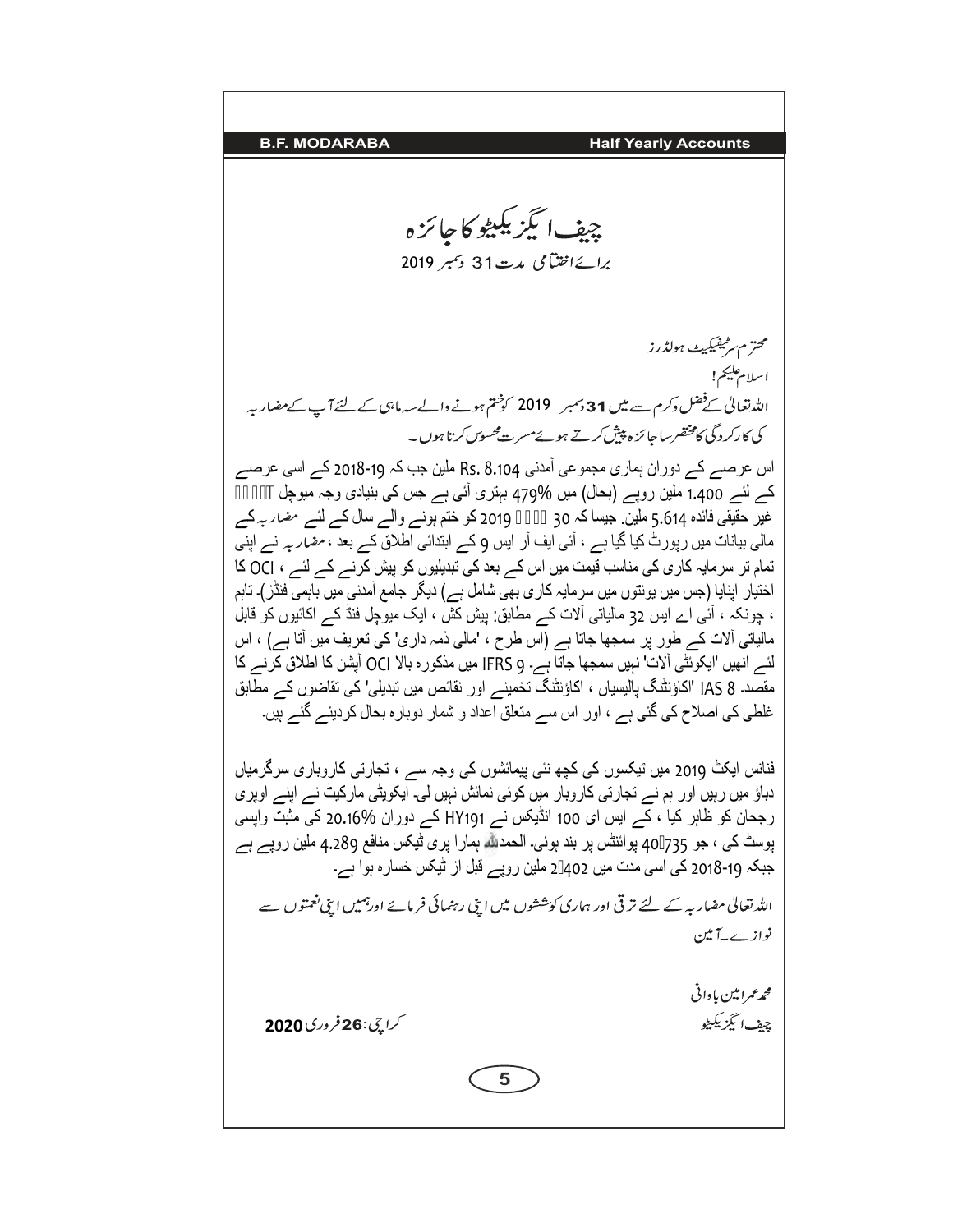# **CONDENCED INTERM BALANCE SHEET**

AS AT DECEMBER 31, 2019

|                                                                                      |                                             |          |                  | <b>Restated</b>         |
|--------------------------------------------------------------------------------------|---------------------------------------------|----------|------------------|-------------------------|
|                                                                                      |                                             |          | (Un-audited)     | (Audited)               |
| <b>ASSETS</b>                                                                        | Note                                        |          | 31 December 2019 | 30 June 2019            |
| <b>Current Assets</b>                                                                |                                             |          |                  |                         |
| Cash and bank balances                                                               | $\sqrt{2}$                                  |          | 25,647,753       | 12,875,793              |
| Investments                                                                          | 6                                           |          | 104,458,707      | 95,616,503              |
| Prepayments and other receivables                                                    |                                             |          | 635,635          | 458,069                 |
| Trade debts - considered good and unsecured                                          |                                             |          |                  | 14,960,000              |
| Advance tax - net                                                                    |                                             |          | 3,060,388        | 2,332,676               |
|                                                                                      |                                             |          | 133,802,483      | 126,243,041             |
|                                                                                      |                                             |          |                  |                         |
| <b>Non-Current Assets</b>                                                            |                                             |          |                  |                         |
| Long term deposits                                                                   |                                             |          | 40,019           | 40,019                  |
| Property and equipment                                                               |                                             |          | 29,520           | 32,017                  |
|                                                                                      |                                             |          | 69,539           | 72,036                  |
| <b>TOTAL ASSETS</b>                                                                  |                                             |          | 133,872,024      | 126,315,077             |
| <b>LIABILITIES AND EQUITY</b>                                                        |                                             |          |                  |                         |
|                                                                                      |                                             |          |                  |                         |
| <b>Current Liabilities</b>                                                           |                                             |          |                  |                         |
| Accrued and other liabilities                                                        |                                             |          | 1,457,587        | 1,577,496               |
| Due to management company                                                            |                                             |          | 362,149          | 202,918                 |
| Unclaimed dividend                                                                   |                                             |          | 1,545,584        | 1,545,583               |
|                                                                                      |                                             |          | 3,365,320        | 3,325,997               |
| <b>Certificate Holders' Equity</b>                                                   |                                             |          |                  |                         |
| Certificate capital                                                                  |                                             |          | 75,151,587       | 75,151,587              |
| Reserves                                                                             |                                             |          | 63,752,989       | 59,463,519              |
|                                                                                      |                                             |          | 138,904,576      | 134,615,106             |
| Unrealized (loss) on fair value through OCI investments                              |                                             |          | (8,397,872)      | (11,626,026)            |
| <b>TOTAL LIABILITIES AND EQUITY</b>                                                  |                                             |          | 133,872,024      | 126,315,077             |
| <b>Contingencies and Commitments</b>                                                 | 7                                           |          |                  |                         |
|                                                                                      |                                             |          |                  |                         |
| The annexed notes from 1 to 13 form an integral part of these financial information. |                                             |          |                  |                         |
|                                                                                      |                                             |          |                  |                         |
|                                                                                      | <b>FOR E.A Management (Private) Limited</b> |          |                  |                         |
|                                                                                      | (Management Company)                        |          |                  |                         |
|                                                                                      |                                             |          |                  |                         |
|                                                                                      |                                             |          |                  |                         |
|                                                                                      |                                             |          |                  |                         |
| Chief Executive<br>Chairman                                                          |                                             | Director |                  | Chief Financial Officer |
|                                                                                      |                                             |          |                  |                         |
|                                                                                      | 6                                           |          |                  |                         |
|                                                                                      |                                             |          |                  |                         |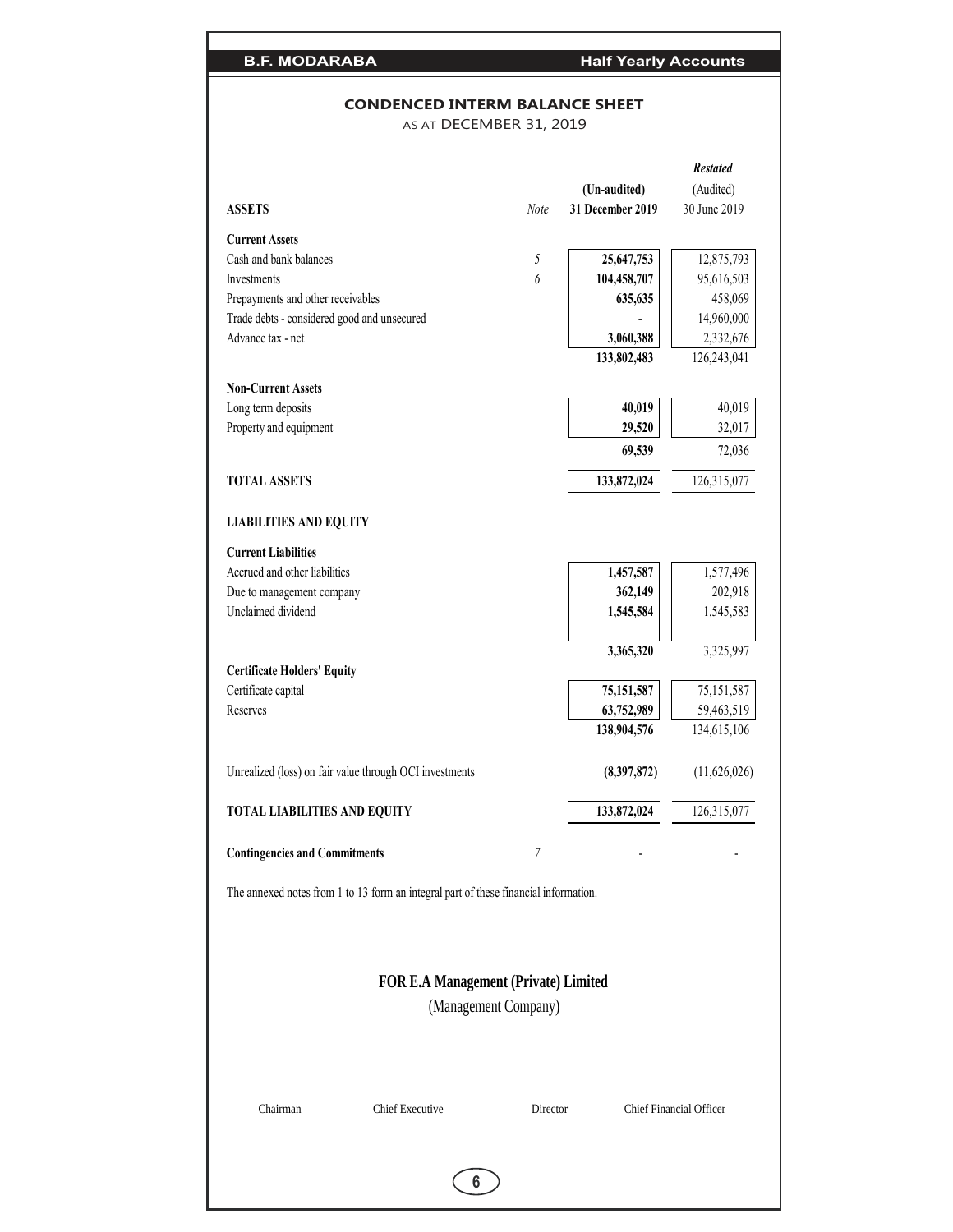| <b>B.F. MODARABA</b>                                                                    |                                                                  |                          | <b>Half Yearly Accounts</b> |             |  |
|-----------------------------------------------------------------------------------------|------------------------------------------------------------------|--------------------------|-----------------------------|-------------|--|
| <b>CONDENSED INTERM PROFIT AND LOSS ACCOUNT (UN-AUDITED)</b><br>FOR THE HALF YEAR ENDED |                                                                  |                          |                             |             |  |
| DECEMBER 31, 2019                                                                       |                                                                  |                          |                             |             |  |
|                                                                                         | For the half year ended<br>For the quarter ended<br>December 31, |                          |                             |             |  |
|                                                                                         | December 31,<br>2019<br>2018                                     |                          | 2019                        | 2018        |  |
|                                                                                         |                                                                  | (Restated)               |                             | (Restated)  |  |
| Revenue                                                                                 |                                                                  |                          |                             |             |  |
| Unrealized gain / (loss) on remeasurement of investment in                              |                                                                  |                          |                             |             |  |
| units of mutual funds                                                                   | 5,614,050                                                        | (1,683,962)              | 5,614,050                   | (97, 772)   |  |
| Gain realized on disposal of investments in units of mutual funds                       |                                                                  | 630,643                  |                             |             |  |
| Trading profit                                                                          |                                                                  | 663,660                  |                             |             |  |
| Dividend - net of zakat                                                                 | 1,194,966                                                        | 1,262,149                | 685,966                     | 552,649     |  |
| Profit on bank deposits accounts                                                        | 1,294,996                                                        | 527,519                  | 698,813                     | 375,103     |  |
|                                                                                         | 8,104,012                                                        | 1,400,009                | 6,998,829                   | 829,980     |  |
| <b>Expenditure</b>                                                                      |                                                                  |                          |                             |             |  |
| Operating expenses                                                                      | (3,045,774)                                                      | (3,462,368)              | (1,227,565)                 | (1,381,562) |  |
| Profit before charging management fee                                                   | 5,058,238                                                        | (2,062,359)              | 5,771,264                   | (551, 582)  |  |
| Management fee                                                                          | (505, 824)                                                       | $\overline{\phantom{a}}$ | (505, 824)                  |             |  |
| Profit / (loss) before Worker's Welfare Fund                                            | 4,552,414                                                        | (2,062,359)              | 5,265,440                   | (551, 582)  |  |
| Provision for Worker's Welfare Fund                                                     | (91, 048)                                                        |                          | (91, 048)                   |             |  |
| Profit / (loss) before taxation                                                         | 4,461,366                                                        | (2,062,359)              | 5,174,392                   | (551, 582)  |  |
|                                                                                         |                                                                  |                          |                             |             |  |
| Taxation - current                                                                      | (171, 896)                                                       | (339, 563)               | (95,546)                    | (237, 338)  |  |
| Profit / (loss) after taxation                                                          | 4,289,470                                                        | (2,401,922)              | 5,078,846                   | (788, 920)  |  |
| Earnings / (loss) per certificate - basic and diluted                                   | 0.57                                                             | (0.32)                   | 0.68                        | (0.10)      |  |
| The annexed notes from 1 to 13 form an integral part of these financial information.    |                                                                  |                          |                             |             |  |
| <b>FOR E.A Management (Private) Limited</b>                                             |                                                                  |                          |                             |             |  |
|                                                                                         | (Management Company)                                             |                          |                             |             |  |
|                                                                                         |                                                                  |                          |                             |             |  |
| Chief Executive<br>Chairman                                                             | Director                                                         |                          | Chief Financial Officer     |             |  |
|                                                                                         |                                                                  |                          |                             |             |  |
| 7                                                                                       |                                                                  |                          |                             |             |  |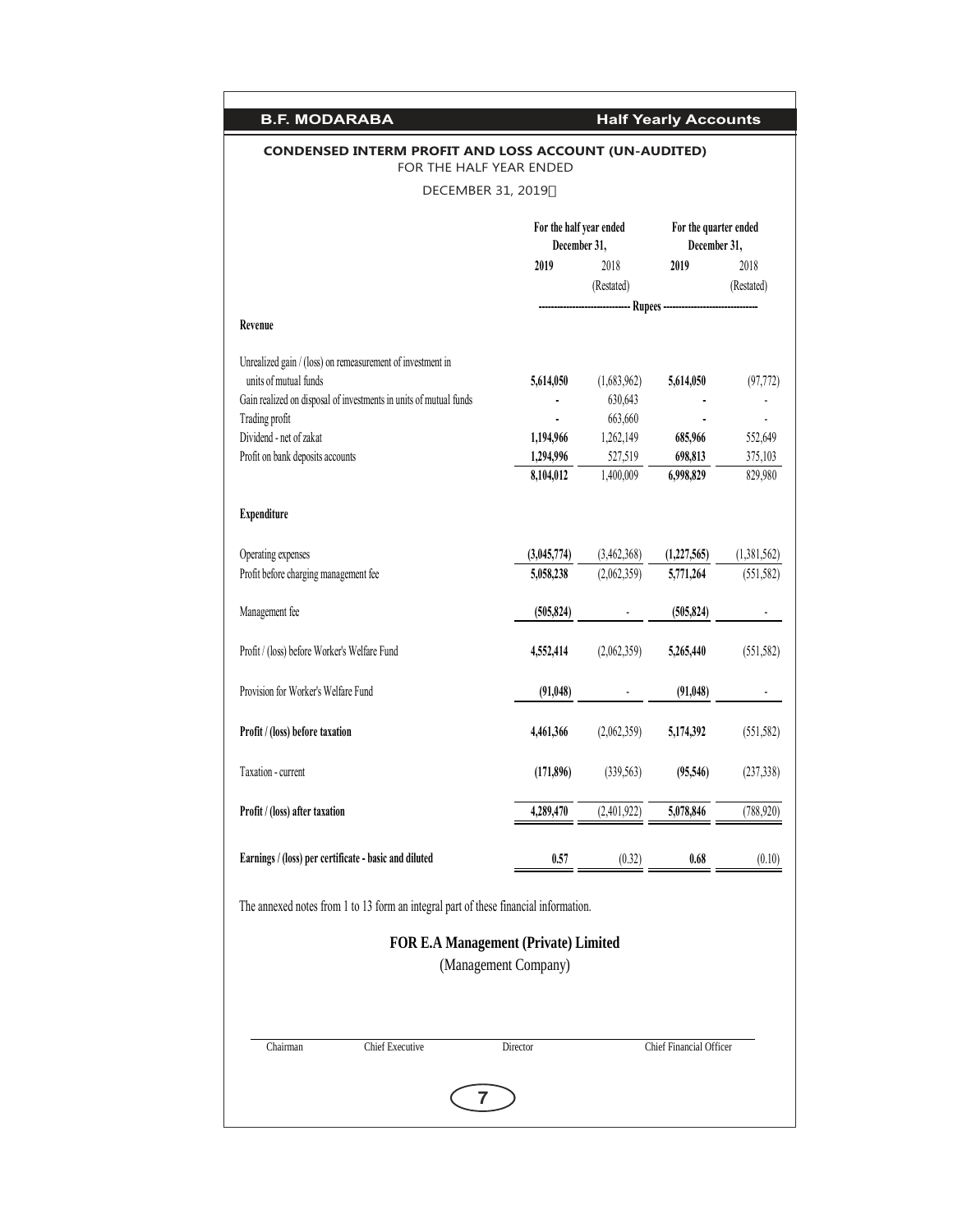| <b>B.F. MODARABA</b>                                                                 |                                         |                                                                    | <b>Half Yearly Accounts</b>           |                    |
|--------------------------------------------------------------------------------------|-----------------------------------------|--------------------------------------------------------------------|---------------------------------------|--------------------|
| <b>COMPREHENSIVE INCOME (UN-AUDITED)</b>                                             | <b>CONDENSED INTERM STATEMENT OF</b>    |                                                                    |                                       |                    |
|                                                                                      | FOR THE HALF YEAR ENDED                 |                                                                    |                                       |                    |
|                                                                                      | DECEMBER 31, 2019                       |                                                                    |                                       |                    |
|                                                                                      | For the half year ended<br>December 31, |                                                                    | For the quarter ended<br>December 31, |                    |
|                                                                                      | 2019                                    | 2018<br>(Restated)<br>--------------- Rupees --------------------- | 2019                                  | 2018<br>(Restated) |
| Profit / (loss) after taxation                                                       |                                         | 4,289,470 (2,401,922)                                              | 5,078,846                             | (788, 920)         |
| Other comprehensive income / (loss)                                                  |                                         |                                                                    |                                       |                    |
| Items that will not subsequently be reclassified<br>to profit and loss account       |                                         |                                                                    |                                       |                    |
| Increase / (decrease) on re-measurement<br>of investments                            | 3,228,154                               | (2,297,044)                                                        | 3,323,056                             | (1,196,609)        |
| Total comprehensive income / (loss) for the period                                   | 7,517,624                               | (4,698,966)                                                        | 8,401,902                             | (1,985,529)        |
| The annexed notes from 1 to 13 form an integral part of these financial information. | FOR E.A Management (Private) Limited    |                                                                    |                                       |                    |
|                                                                                      | (Management Company)                    |                                                                    |                                       |                    |
|                                                                                      |                                         |                                                                    |                                       |                    |
| Chairman<br>Chief Executive                                                          |                                         | Director                                                           | Chief Financial Officer               |                    |
|                                                                                      |                                         |                                                                    |                                       |                    |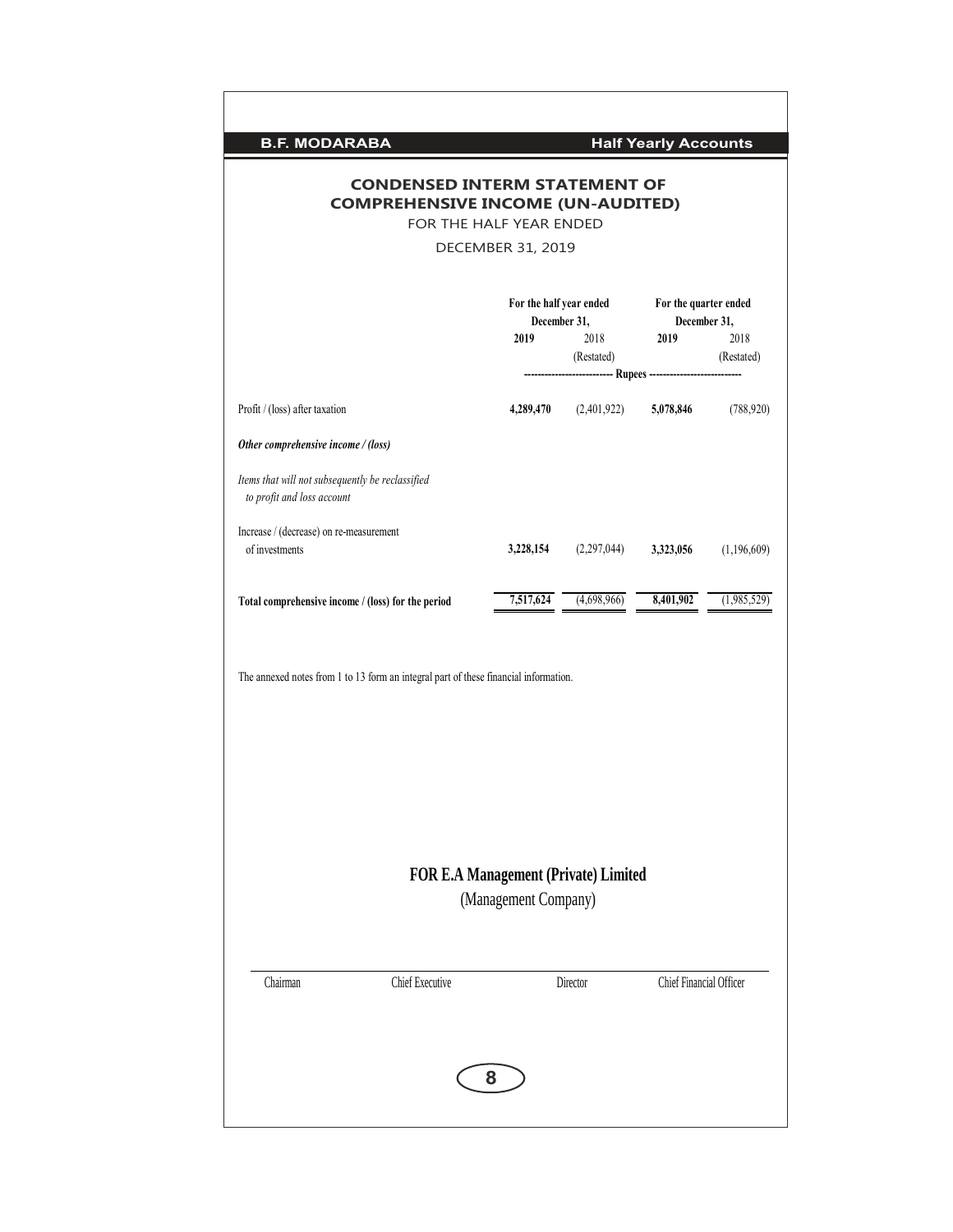| <b>CONDENSED INTERM STATEMENT OF CASH FLOWS</b>                                                                | (UNAUDITED)          |                                      |                           |
|----------------------------------------------------------------------------------------------------------------|----------------------|--------------------------------------|---------------------------|
| FOR THE HALF YEAR ENDED DECEMBER 31, 2019                                                                      |                      |                                      |                           |
|                                                                                                                |                      | For the half year ended December 31, |                           |
| <b>CASH FLOWS FROM OPERATING ACTIVITIES</b>                                                                    |                      | 2019<br>-------------Rupees------    | 2018                      |
|                                                                                                                |                      |                                      |                           |
| Profit / (loss) before taxation                                                                                |                      | 4,461,366                            | (2,062,359)               |
| Adjustments for non cash charges and other items:<br>Depreciation on own assets                                |                      | 2,498                                | 3,200                     |
| Provision for profit on bank deposits                                                                          |                      | (1,294,996)                          | (527, 519)                |
| Provision for management fee                                                                                   |                      | 505,824                              |                           |
| Provision for provident fund                                                                                   |                      | 155,660                              | 197,285                   |
| Provision for worker's welfare fund                                                                            |                      | 91,048                               |                           |
| Unrealized (gain) / loss on investment in mutual funds<br>Gain on sale of investment                           |                      | (5,614,050)                          | 1,683,962<br>(630, 643)   |
| Dividend income                                                                                                |                      | (1,194,966)                          | (1, 262, 149)             |
|                                                                                                                |                      | (7,348,982)                          | (535, 864)                |
| Operating loss before working capital changes                                                                  |                      | (2,887,616)                          | (2,598,223)               |
| Working capital changes                                                                                        |                      |                                      |                           |
| Decrease / (Increase) in current assets                                                                        |                      |                                      |                           |
| Stock in trade<br><b>Trade Debts</b>                                                                           |                      | $\overline{a}$                       | 10,107,090                |
| Advances, deposit, prepayments and other receivables                                                           |                      | 14,960,000<br>(36, 113)              | 1,863,406<br>1,017,143    |
|                                                                                                                |                      | 14,923,887                           | 12,987,639                |
| (Increase) / decrease in current liabilities<br>Accrued and other liabilities                                  |                      | (343,685)                            | (2,752,806)               |
| Net increase in working capital                                                                                |                      | 14,580,202                           | 10,234,833                |
|                                                                                                                |                      |                                      |                           |
| Taxes paid<br>Dividend Paid                                                                                    |                      | (899, 542)                           | (897,944)                 |
| P.F Paid                                                                                                       |                      | (23,000)                             | (159,600)                 |
| Management Fee paid                                                                                            |                      | (346, 593)                           | (497,457)                 |
|                                                                                                                |                      | (1,269,135)                          | (1, 555, 001)             |
| Net cash inflow from operating activities                                                                      | (A)                  | 10,423,451                           | 6,081,609                 |
| CASH FLOWS FROM INVESTING ACTIVITIES                                                                           |                      |                                      |                           |
| Additions in fixed assets - own use                                                                            |                      |                                      |                           |
| Profit received on bank deposits<br>Purchase of investment                                                     |                      | 1,153,543                            | 467,443<br>(13, 120, 145) |
| Proceed from sale of investment                                                                                |                      |                                      | 5,313,752                 |
| Dividend received                                                                                              |                      | 1,194,966                            | 3,328,388                 |
| Net cash inflows / (outflows) from investing activities                                                        | (B)                  | 2,348,509                            | (4,010,562)               |
| <b>Cash flows from financing activities</b>                                                                    | (C)                  |                                      |                           |
|                                                                                                                |                      |                                      |                           |
| Net increase in cash and cash equivalents $(A+B+C)$<br>Cash and cash equivalents as at beginning of the period |                      | 12,771,960<br>12,875,793             | 2,071,047<br>24,943,033   |
| Cash and cash equivalents as at the end of period                                                              |                      | 25,647,753                           | 27,014,080                |
| The annexed notes from 1 to 13 form an integral part of these financial information.                           |                      |                                      |                           |
| <b>FOR E.A Management (Private) Limited</b>                                                                    |                      |                                      |                           |
|                                                                                                                | (Management Company) |                                      |                           |
|                                                                                                                |                      |                                      |                           |
| Chief Executive<br>Chairman                                                                                    | Director             | <b>Chief Financial Officer</b>       |                           |
|                                                                                                                |                      |                                      |                           |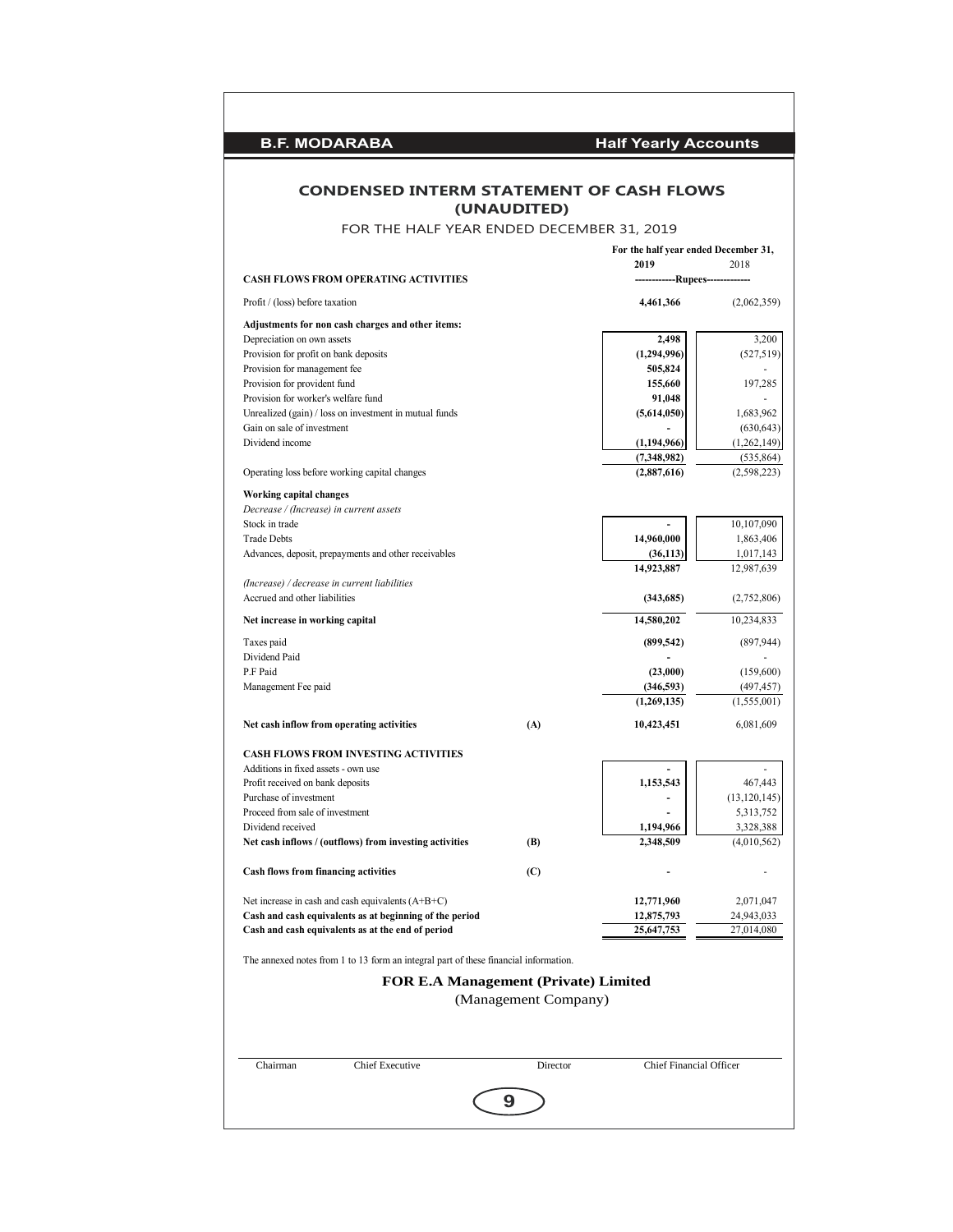|                                                               | FOR THE HALF YEAR ENDED DECEMBER 31, 2019                                                                                                                                |                                      |                              |                                       |                            |
|---------------------------------------------------------------|--------------------------------------------------------------------------------------------------------------------------------------------------------------------------|--------------------------------------|------------------------------|---------------------------------------|----------------------------|
|                                                               |                                                                                                                                                                          | Issued,                              |                              | <b>Reserves</b>                       |                            |
|                                                               |                                                                                                                                                                          | subscribed<br>and paid up<br>capital | <b>Statutory</b><br>reserves | Unappropriated<br>profits<br>-Rupees- | <b>Total</b>               |
| Balance as at July 01, 2018                                   |                                                                                                                                                                          | 75,151,587                           | 47,385,189                   | 8,402,892                             | 130,939,668                |
|                                                               | Unrealized gain as on July 01, 2018 on remeasurement<br>of investment in units of mutual funds carried at fair<br>value through profit or loss - effect of correction of |                                      |                              |                                       |                            |
| prior period errors                                           | Total comprehensive income for the six months period                                                                                                                     |                                      |                              | 4,005,384                             | 4,005,384                  |
| ended December 31, 2018<br>- Profit after taxation (restated) |                                                                                                                                                                          |                                      |                              |                                       | (2,401,922)                |
| - Other comprehensive income                                  |                                                                                                                                                                          |                                      |                              | (2,401,922)                           |                            |
| of listed companies                                           | Gain realized on disposal of investments in ordinary shares                                                                                                              |                                      |                              | (2,401,922)<br>1,815,150              | (2,401,922)<br>1,815,150   |
| Balance as at December 31, 2018 (restated)                    |                                                                                                                                                                          | 75,151,587                           | 47,385,189                   | 11,821,504                            | 134,358,280                |
|                                                               | Balance as at July 01, 2019 (as previously reported)                                                                                                                     | 75,151,587                           | 48,275,954                   | 12,763,288                            | 136,190,829                |
| Balance as at July 01, 2019 (as restated)                     | Effect of correction of prior period errors (see note 12)                                                                                                                | 75,151,587                           | 48,275,954                   | (1,575,723)<br>11,187,565             | (1,575,723)<br>134,615,106 |
| ended December 31, 2019                                       | Total comprehensive income for the six months period                                                                                                                     |                                      |                              |                                       |                            |
| - Profit after taxation<br>- Other comprehensive income       |                                                                                                                                                                          |                                      |                              | 4,289,470                             | 4,289,470                  |
|                                                               |                                                                                                                                                                          |                                      |                              | 4,289,470                             | 4,289,470                  |
| Balance as at December 31, 2019                               |                                                                                                                                                                          | 75,151,587                           | 48,275,954                   | 15,477,035                            | 138,904,576                |
|                                                               | The annexed notes from 1 to 13 form an integral part of these financial information.<br><b>FOR E.A Management (Private) Limited</b>                                      | (Management Company)                 |                              |                                       |                            |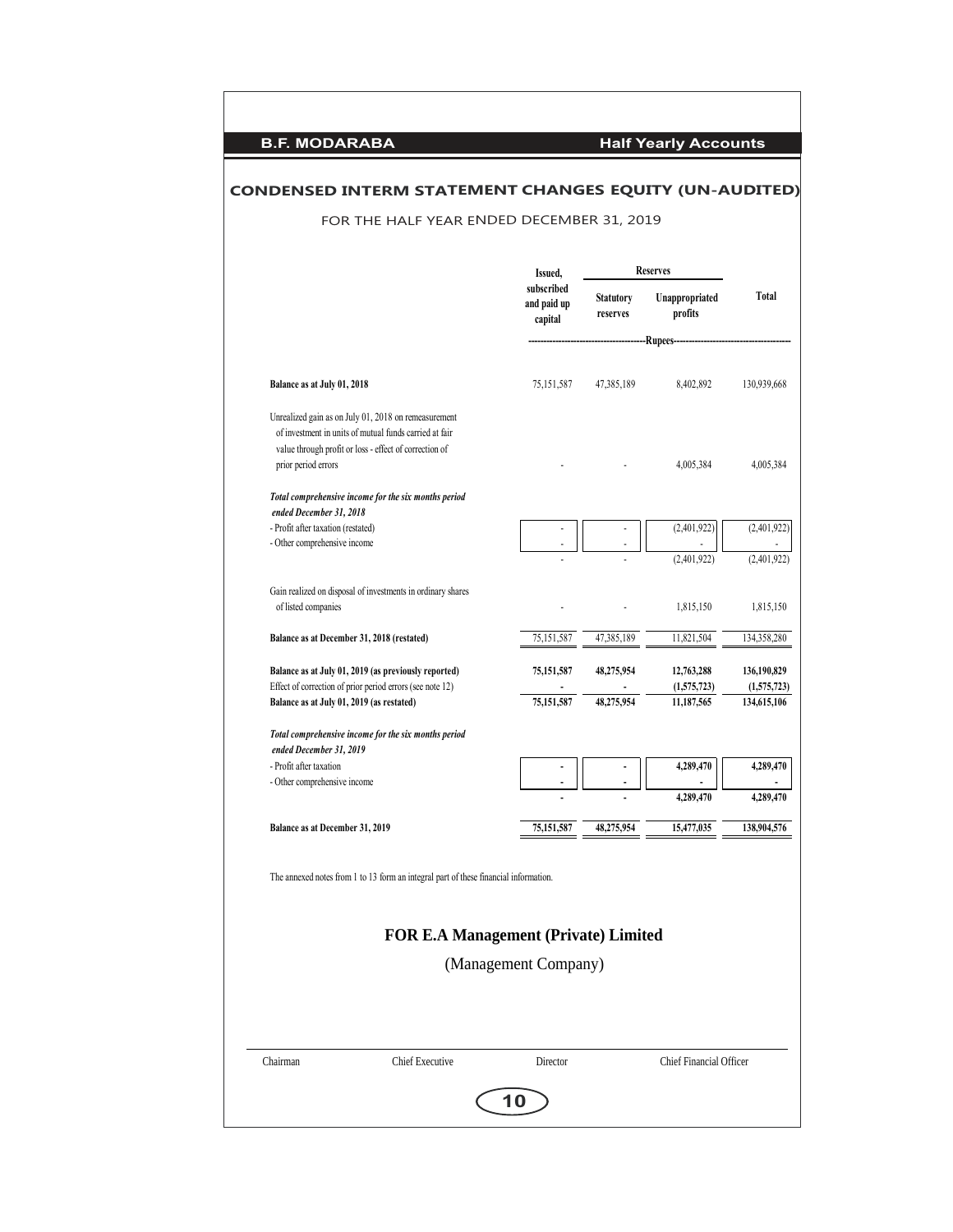## **CONDENSED NOTES TO INTERIM FINANCIAL INFORMATION (UN-AUDITED)**

FOR THE HALF YEAR ENDED DECEMBER 31, 2019

## **1 STATUS AND NATURE OF BUSINESS**

B.F. Modaraba (the Modaraba) was formed under the Modaraba Companies and Modaraba (Floatation and Control) Ordinance, 1980 and the rules framed thereunder, and is managed by E.A. Management (Private) Limited. The registered office of the Modaraba is situated at Plot No. 43-1-E, P.E.C.H.S, Block-6, Off Razi Road, Shahrah-e-Faisal, Karachi. The Modaraba is listed in Pakistan Stock Exchange. It is a perpetual multi-purpose Modaraba and is primarily engaged in leasing, investments, trading, musharika and morabaha transactions.

#### **2 STATEMENT OF COMPLIANCE**

- **2.1** The condensed interim financial information for the six months period ended December 31, 2019 have been prepared in accordance with the requirements of the International Accounting Standard - 34 "Interim Financial Reporting" as applicable in Pakistan and the requirements of Modaraba Companies and Modaraba (Floatation and Control) Ordinance 1980, Modaraba Companies and Modaraba Rules, 1981 and Prudential Regulations for Modaraba and directives issued by Security and Exchange Commission of Pakistan (the Modaraba regulations). The condensed interim financial information do not include all the information and disclosures required in the annual financial statements, and should be read in conjunction with the Modaraba's annual Financial Statements for the year ended June 30, 2019.The figures for the half year ended December 31, 2019 have been subjected to limited scope review by the auditors as required by the Code of Corporate Governance.
- **2.2** This condensed interim financial information comprises of the condensed interim balance sheet as at December 31, 2019 and the condensed interim profit and loss account, condensed interim statement of comprehensive income, condensed interim cash flow statement and condensed interim statement of changes in equity and the notes forming part thereof for the half year ended December 31, 2019 which have been subject to a review but not audited.
- **2.3** The comparative condensed balance sheet, presented in this condensed interim financial information, as at June 30, 2019 has been extracted from the annual audited financial statements of the Modaraba for the year ended June 30, 2019 whereas the comparative condensed interim profit and loss account, condensed interim statement of comprehensive income, condensed interim cash flow statement and condensed interim statement of changes in equity for the half year ended December 31, 2019 have been extracted from the condensed interim financial information for the half year ended December 31, 2018 which were subjected to a review but not audited.

#### **3 SIGNIFICANT ACCOUNTING POLICIES**

The accounting policies and methods of computation adopted in the preparation of this condensed interim financial information are the same as those applied in the preparation of the financial statements for the year ended June 30, 2019 except for certain accounting and reporting standards which become effective for onward period beginning on or after July 01, 2019.

In addition to this, certain amendments to existing accounting and reporting standards and new interpretation for the period beginning on or after July 01, 2019. However, the new accounting and reporting standards or amendments to existing accounting and reporting standards or interpretations are either not relevant or do not having significant impact on this condensed interim financial statements.

#### **4 ACCOUNTING ESTIMATES AND JUDGMENTS**

The preparation of the condensed interim financial information in conformity with approved accounting standards require management to make estimates, assumptions and use judgments that affect the application of policies and reported amounts of assets and liabilities, income and expenses. Estimates, assumptions and judgments are continually evaluated and are based on historical experience and other factors, including reasonable expectations of future events. Revisions to accounting estimates are recognized prospectively commencing from the period of revision.

In preparing the condensed interim financial information, the significant judgments made by management in applying the Modaraba's accounting policies and the key sources of estimation uncertainty were the same as those that applied to the preceding published annual financial statements of the Modaraba as at and for the year ended June 30, 2019.

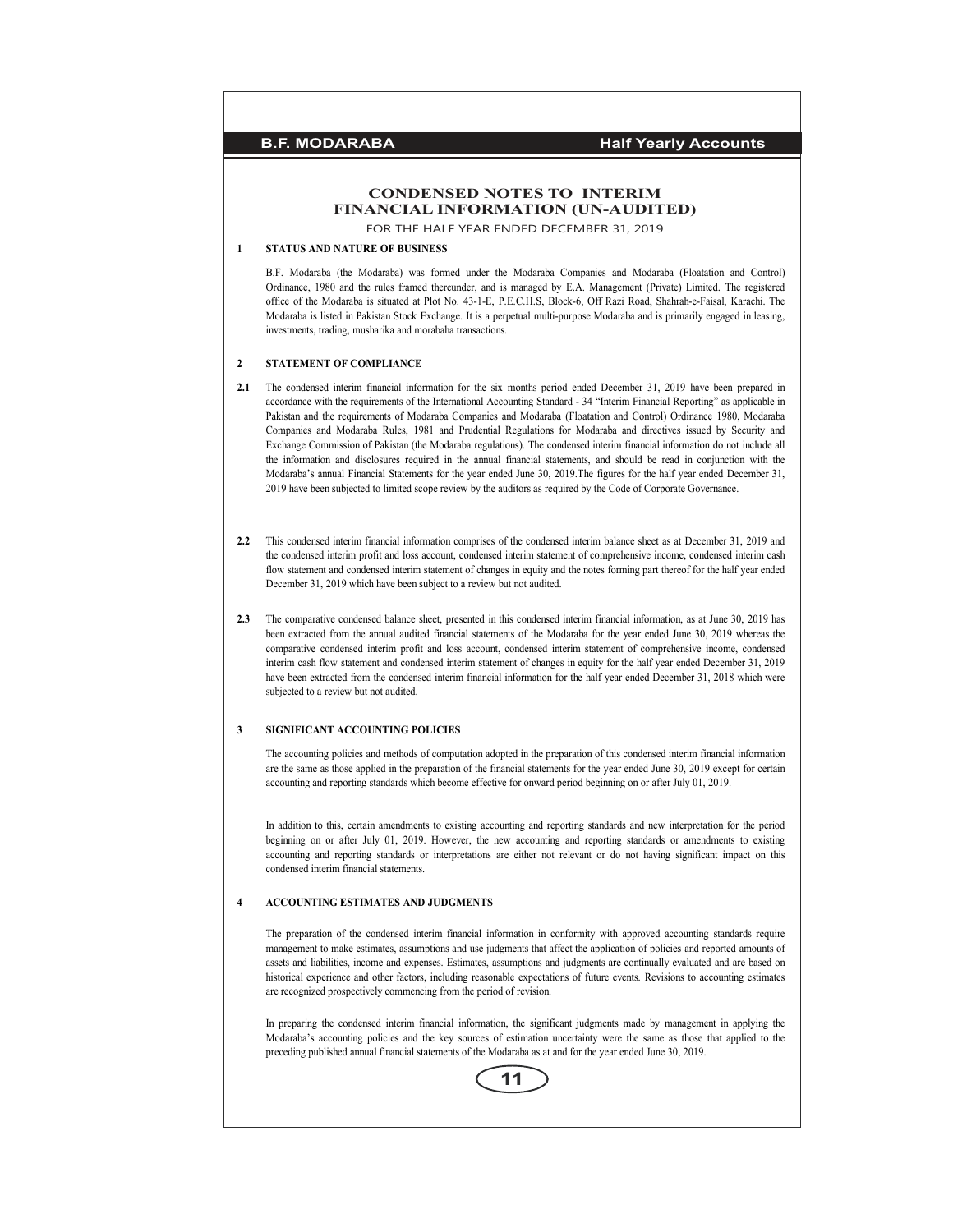|     | <b>B.F. MODARABA</b>                                                                                     |                   |                                                                                                                         |      | <b>Half Yearly Accounts</b>               |                             |
|-----|----------------------------------------------------------------------------------------------------------|-------------------|-------------------------------------------------------------------------------------------------------------------------|------|-------------------------------------------|-----------------------------|
| 5   | <b>CASH AND BANK</b>                                                                                     |                   |                                                                                                                         | Note | <b>Un-audited</b><br>December 31,<br>2019 | Audited<br>June 30,<br>2019 |
|     |                                                                                                          |                   |                                                                                                                         |      | ---Rupees--                               |                             |
|     | Cash in hand<br>Balance with banks                                                                       |                   |                                                                                                                         |      | 124,659                                   | 27,949                      |
|     | - Current accounts                                                                                       |                   |                                                                                                                         |      | 943,655                                   | 943,655                     |
|     | - Saving accounts                                                                                        |                   |                                                                                                                         | 5.1  | 24,579,439                                | 11,904,189                  |
|     |                                                                                                          |                   |                                                                                                                         |      | 25,523,094                                | 12,847,844                  |
|     |                                                                                                          |                   |                                                                                                                         |      | 25,647,753                                | 12,875,793                  |
| 5.1 | 7.5% to 10.30%) per annum                                                                                |                   | Saving accounts represents islamic bank accounts and rate of profit on these accounts ranges from 7.5% to 11.60% (2019: |      |                                           |                             |
|     |                                                                                                          |                   |                                                                                                                         |      | Un-audited                                | Audited                     |
|     |                                                                                                          |                   |                                                                                                                         | Note | December 31,                              | June 30,                    |
| 6   | <b>INVESTMENTS</b>                                                                                       |                   |                                                                                                                         |      | 2019                                      | 2019                        |
|     |                                                                                                          |                   |                                                                                                                         |      | -------------Rupees--                     |                             |
|     | Fair value through OCI<br>Investments in listed shares/certificates<br>Fair value through profit or loss |                   |                                                                                                                         | 6.1  | 23,542,903                                | 20,314,749                  |
|     | Investments in mutual funds open-ended units                                                             |                   |                                                                                                                         | 6.2  | 80,915,804                                | 75,301,754                  |
| 6.1 | Investments in listed shares/certificates                                                                |                   |                                                                                                                         |      | 104,458,707                               | 95,616,503                  |
|     |                                                                                                          |                   | Unless stated otherwise, the following holdings are in ordinary shares/certificates of Rs. 10/- each.                   |      |                                           |                             |
|     | No. of shares / certificates                                                                             |                   |                                                                                                                         |      | Un-audited                                | Audited                     |
|     | December 31,                                                                                             | June 30,          |                                                                                                                         |      | December 31,                              | June 30,                    |
|     | 2019                                                                                                     | 2019              |                                                                                                                         |      | 2019                                      | 2019                        |
|     | No. of shares / certificates                                                                             |                   |                                                                                                                         |      | ------------Rupees-------------           |                             |
|     |                                                                                                          |                   | <b>MODARABAS</b>                                                                                                        |      |                                           |                             |
|     | 21,136<br>72,900                                                                                         | 21,136<br>72,900  | Orix Modaraba<br>First Punjab Modaraba                                                                                  |      | 354,237<br>185,895                        | 327,608<br>167,670          |
|     | 94,036                                                                                                   | 94,036            |                                                                                                                         |      | 540,132                                   | 495,278                     |
|     |                                                                                                          |                   |                                                                                                                         |      |                                           |                             |
|     | 21,230                                                                                                   | 21,230            | <b>COMMERCIAL BANKS</b><br>Meezan Bank Ltd.                                                                             |      | 2,019,609                                 | 1,850,407                   |
|     | 21,230                                                                                                   | 21,230            |                                                                                                                         |      | 2,019,609                                 | 1,850,407                   |
|     |                                                                                                          |                   | <b>TEXTILE COMPOSITE</b><br><b>CEMENT</b>                                                                               |      |                                           |                             |
|     | 162,000                                                                                                  | 162,000           | Fauji Cement Company Limited                                                                                            |      | 2,520,720                                 | 2,548,260                   |
|     | 13,000                                                                                                   | 13,000            | Kohat Cement Limited                                                                                                    |      | 1,006,200                                 | 682,890                     |
|     | 10,000<br>185,000                                                                                        | 10,000<br>185,000 | D.G.KHAN Cement Limited                                                                                                 |      | 742,700<br>4,269,620                      | 565,400<br>3,796,550        |
|     |                                                                                                          |                   |                                                                                                                         |      |                                           |                             |
|     |                                                                                                          |                   | <b>FUEL AND ENERGY</b><br>The Hub Power Company Limited                                                                 |      |                                           |                             |
|     | 22,419<br>49,000                                                                                         | 22,419<br>49,000  | Kohinoor energy Limited                                                                                                 |      | 2,092,814<br>1,980,081                    | 1,765,496<br>1,764,000      |
|     | 600,500                                                                                                  | 600,500           | K-Electric Limited                                                                                                      |      | 2,624,427                                 | 2,636,195                   |
|     | 99                                                                                                       | 83                | Pakistan Petroleum Limited                                                                                              |      | 13,576                                    | 11,988                      |
|     | 672,018                                                                                                  | 672,002           |                                                                                                                         |      | 6,710,898                                 | 6,177,679                   |
|     |                                                                                                          |                   | <b>REFINERY</b>                                                                                                         |      |                                           |                             |
|     | 12,500                                                                                                   | 12,500            | <b>ATTOCK REFINERY</b>                                                                                                  |      | 1,396,125                                 | 965,875                     |
|     | 12,500                                                                                                   | 12,500            |                                                                                                                         |      | 1,396,125                                 | 965,875                     |
|     |                                                                                                          |                   | 12                                                                                                                      |      |                                           |                             |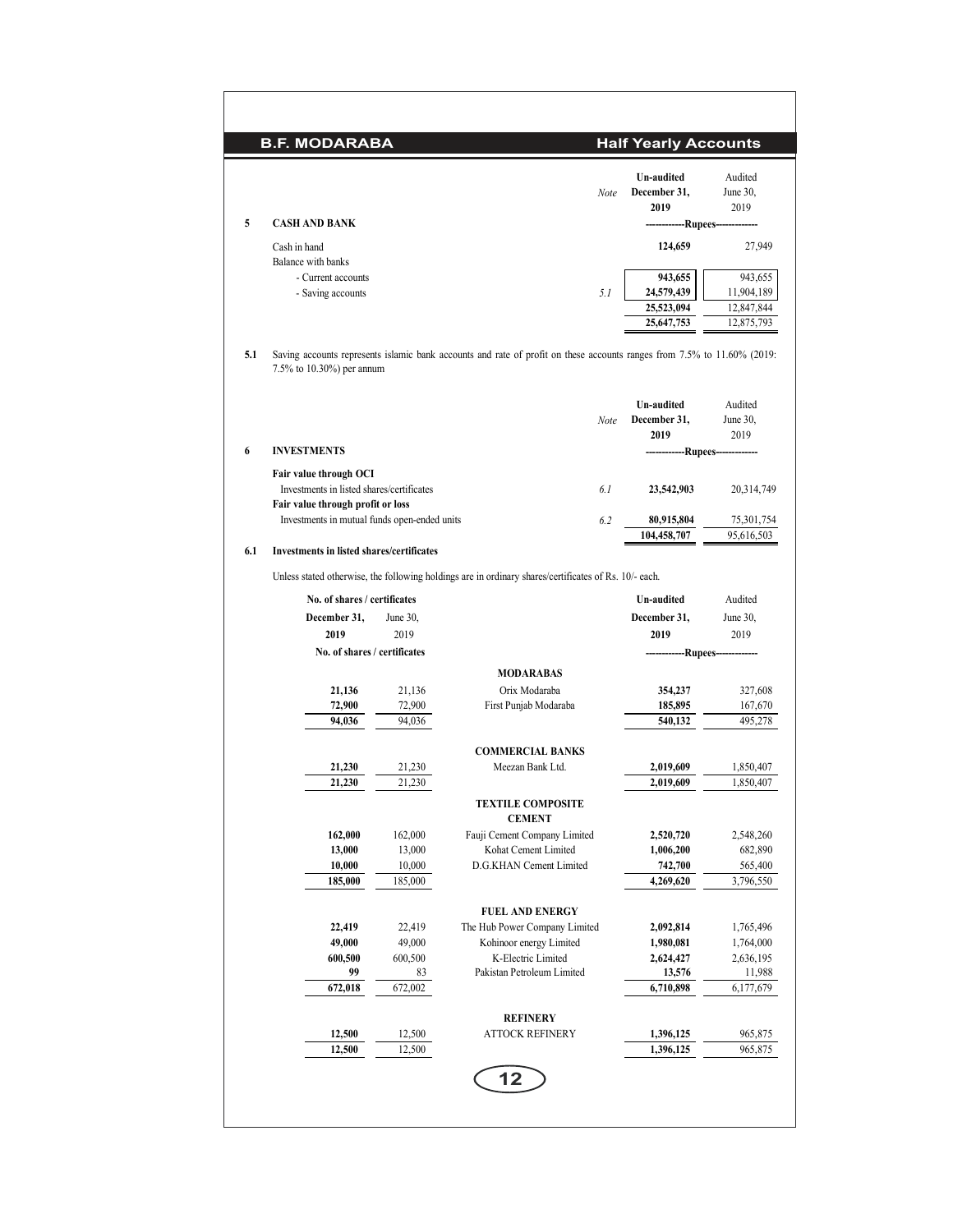|     | <b>B.F. MODARABA</b>                        |           |                                         | <b>Half Yearly Accounts</b> |            |
|-----|---------------------------------------------|-----------|-----------------------------------------|-----------------------------|------------|
|     | No. of shares / certificates                |           |                                         | <b>Un-audited</b>           | Audited    |
|     | December 31,                                | June 30,  |                                         | December 31,                | June 30,   |
|     | 2019                                        | 2019      |                                         | 2019                        | 2019       |
|     | No. of shares / certificates                |           |                                         | --Rupees---                 |            |
|     |                                             |           | <b>ENGINEERING</b>                      |                             |            |
|     | 25,000                                      | 25,000    | Mughal Iron & Steel Ind.                | 1,024,250                   | 629,000    |
|     | 25,000                                      | 25,000    | <b>International Steel</b>              | 1,447,250                   | 992,750    |
|     | 50,000                                      | 50,000    |                                         | 2,471,500                   | 1,621,750  |
|     |                                             |           | <b>AUTOMOBILE ASSEMBLER</b>             |                             |            |
|     | 2,000                                       | 2,000     | Pak Suzuki Motors Ltd.,                 | 461,400                     | 457,920    |
|     | 2,000                                       | 2,000     |                                         | 461,400                     | 457,920    |
|     |                                             |           | <b>COMMUNICATION</b>                    |                             |            |
|     | 57,000                                      | 57,000    | Pakistan Telecommunication Company Ltd. | 533,521                     | 471,390    |
|     | 57,000                                      | 57,000    |                                         | 533,521                     | 471,390    |
|     |                                             |           | <b>CHEMICALS &amp; PHARMACEUTICALS</b>  |                             |            |
|     | 70,000                                      | 70,000    | Engro Fertilizer Company Limited        | 5,140,098                   | 4,477,899  |
|     | 70,000                                      | 70,000    |                                         | 5,140,098                   | 4,477,899  |
|     | 1,163,784                                   | 1,163,768 |                                         | 23,542,903                  | 20,314,749 |
| 6.2 | Investment in mutual funds open-ended units |           |                                         |                             |            |
|     |                                             |           |                                         | <b>Un-audited</b>           | Audited    |
|     | December 31,                                | June 30,  |                                         | December 31,                | June 30,   |
|     | 2019                                        | 2019      |                                         | 2019                        | 2019       |
|     | No. of units                                |           | <b>MUTUAL FUNDS-OPEN ENDED</b>          | -Rupees-                    |            |
|     | 111,436                                     | 111,436   | Meezan Islamic Fund                     | 6,421,470                   | 5,340,403  |
|     | 1,224,273                                   | 1,224,273 | Meezan Islamic Income Fund              | 66,788,973                  | 62,972,563 |
|     | 51,061                                      | 51,061    | Alfalah GHP Islamic Value Fund          | 5,076,292                   | 4,568,392  |
|     | 69,549                                      | 69,549    | <b>AKD Islamic Stock Fund</b>           | 2,629,069                   | 2,420,396  |
|     | 1,456,319                                   | 1,456,319 |                                         | 80,915,804                  | 75,301,754 |

### **7 CONTINGENCIES AND COMMITMENTS**

There are no known contingencies & commitments as at December 31, 2019 (June 30, 2019:NIL)

### **8 TRANSACTIONS WITH RELATED PARTIES**

The related parties comprise of major certificate holders of the Modaraba, Modaraba Management Company, directors and key management personnel of the Modaraba Management Company as well as their close family members. Remuneration and benefits to the executives of the Modaraba are in accordance with the terms of employment.

Details of transactions with related parties, other than those disclosed elsewhere in these financial statements are as follows:

|                                                                                                 | Unaudited<br>December 31,<br>2019 | Unaudited<br>December 31,<br>2018 |
|-------------------------------------------------------------------------------------------------|-----------------------------------|-----------------------------------|
| Significant transactions with the related parties<br>during the half year ended are as follows: |                                   | -------------Rupees-------------- |
| Management fee - payment during the period                                                      | 346,593                           | 497,457                           |
| Management fee - charge for the period                                                          | 505,824                           |                                   |
|                                                                                                 | Unaudited                         | Audited                           |
|                                                                                                 | December 31,                      | June 30,                          |
|                                                                                                 | 2019                              | 2019                              |
| Payable to related parties                                                                      | --Rupees---                       |                                   |
| Management company                                                                              | 362,149                           | 202,918                           |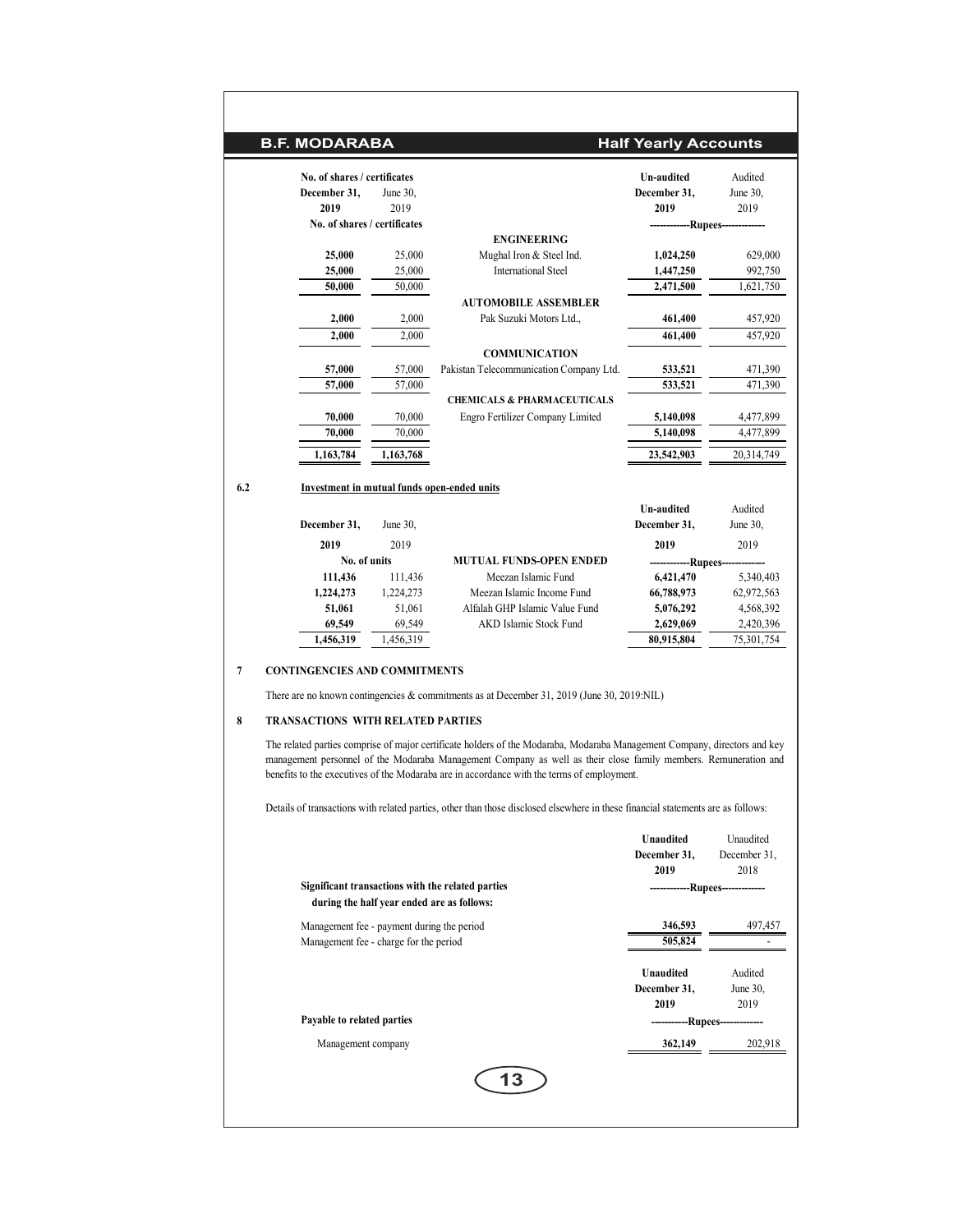### **9 FAIR VALUE HIERARCHY**

Fair value is the price that would be received to sell an asset or paid to transfer a liability in an orderly transaction between market participants at the measurement date. The Company measures fair values using the following fair value hierarchy that reflects the significance of the inputs used in making the measurements:

Level 1: Fair value measurements using quoted prices (unadjusted) in active markets for identical assets or liabilities.

Level 2: Fair value measurements using inputs other than quoted prices included within Level 1 that are observable for the asset or liability, either directly (i.e. as prices) or indirectly (i.e. derived from prices).

Level 3: Fair value measurements using inputs for the asset or liability that are not based on observable market data (i.e. unobservable inputs).

Following is the fair value hierarchy of assets and liabilities carried at fair value:

|                                              | Level 1       | Level 2<br>--------------------- (Rupees) ---------------------- | Level 3 |
|----------------------------------------------|---------------|------------------------------------------------------------------|---------|
| As on December 31, 2019                      |               |                                                                  |         |
| Investments in listed shares/certificates    | 23,542,903    | $\blacksquare$                                                   |         |
| Investments in mutual funds open-ended units | 80,915,804    | ۰                                                                |         |
| As on June 30, 2019                          |               |                                                                  |         |
| Investments in listed shares/certificates    | 20,314,749    | ۰                                                                |         |
| Investments in mutual funds open-ended units | 75,301,754.00 | ۰                                                                |         |

#### **10 FINANCIAL RISK MANAGEMENT**

The modaraba's financial risk management objectives and policies are consistent with that disclosed in the financial statements for the year ended June 30, 2019.

#### **11 DATE OF AUTHORIZATION FOR ISSUE**

These condensed interim financial information were authorized for issue by the Board of Directors of the Modaraba Management Company on February 26, 2020.

#### **12 CORRECTION OF PRIOR PERIOD ERRORS**

In its annual financial statements for the year ended June 30, 2019, the Modarba applied the International Financial Reporting Standard (IFRS) 9 *Financial Instruments* which replaced the previous guidance on financial instruments contained in the International Accounting Standard (IAS) 39 *Financial Instruments: Recognition and Measurement.* Besides other simplifications and significant amendments in the accounting for financial instruments, IFRS 9 has simplified the classification of financial assets and replaced the various classification categories in IAS 39 with only three classification categories: (1) at 'amortized cost'; (2) at 'fair value through other comprehensive income' (FVOCI); and (3) at 'fair value through profit or loss' (FVTPL). IFRS 9 also sets out the criteria for classification categories (1) and (2) based on the reporting entity's business model for managing the financial asset as well as the contractual cash flow characteristics of the financial asset and specifies that the classification category (3) is the residual category. However, IFRS 9 also allows an entity to make an irrevocable election at initial recognition for particular investments in **equity instruments** (i.e. those instruments that are neither held for trading nor contingent consideration recognized by an acquirer in a business combination) that otherwise would be measured at FVTPL to present subsequent changes in fair value in other comprehensive income ('the OCI option').

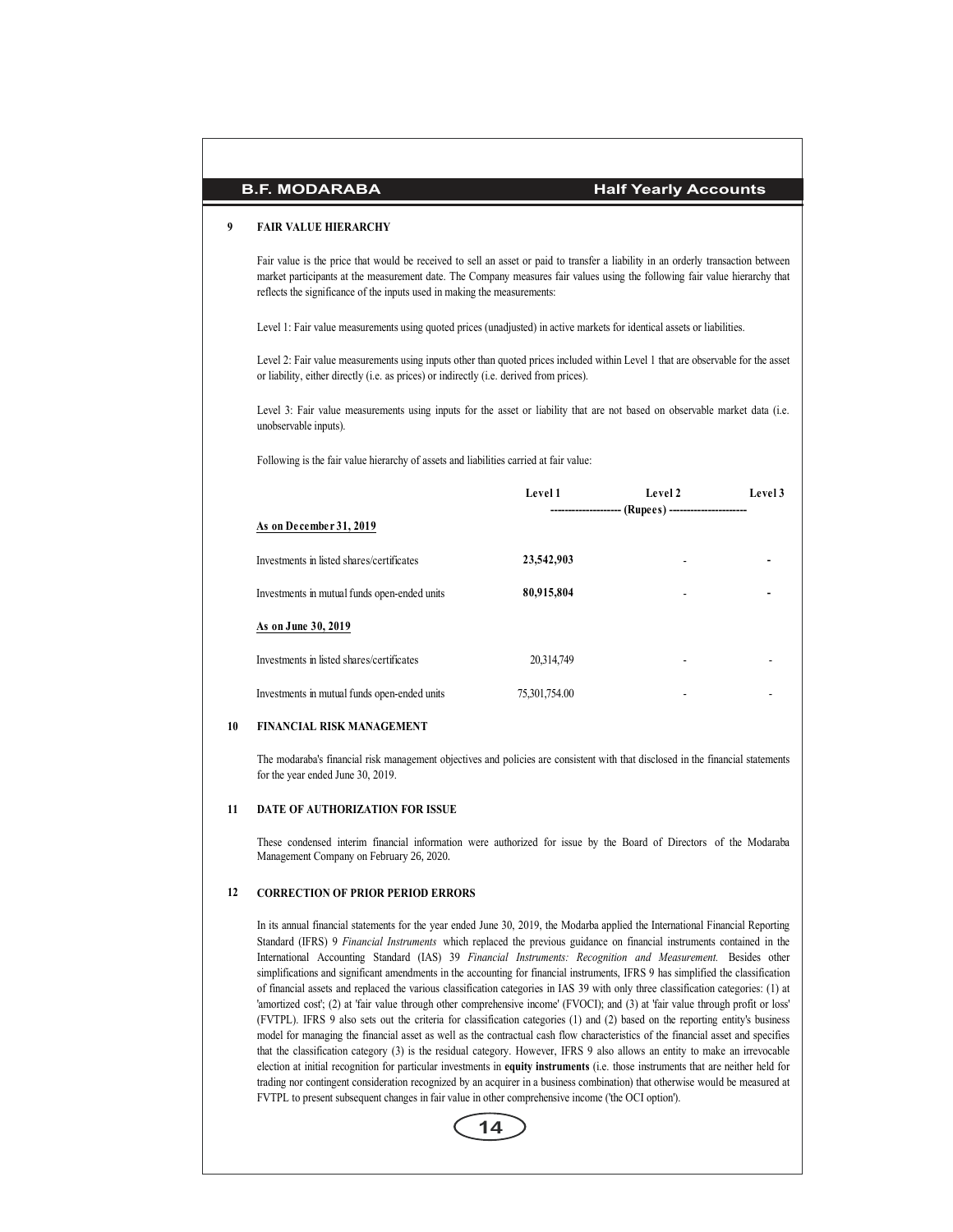For a considerably long period of time, the Modaraba has been holding investments in ordinary shares of listed companies and the units of open-ended quoted mutual funds. As reported in note 3.2(i) to the financial statements of the Modaraba for the year ended June 30, 2019, upon initial application of IFRS 9, the Modaraba adopted the OCI option, referred to above, to present subsequent changes in the fair value of *all* its investments (including investments in units of mutual funds) in other comprehensive income. However, since, as per IAS 32 *Financial Instruments: Presentation,* units of a mutual fund are considered as **puttable financial instruments** (thus, falling under the definition of a 'financial liability'), they are not considered as 'equity instruments' for the purpose of applying the aforesaid OCI option in IFRS 9 (as also acknowledged by the International Accounting Standards Board (IASB) in paragraph BC5.21 of IFRS 9). Accordingly, the OCI option was not available for investments in units of mutual funds and, thus, these investments should have been carried at FVTPL instead of at FVOCI.

In addition to the error described above, the Modaraba applied IFRS 9 for the first time in its annual financial statements for the year ended June 30, 2019 i.e. it did not apply IFRS 9 in its condensed interim financial statements for the half year ended December 31, 2018 in view of the S.R.O. 229 (I) / 2019 dated February 14, 2019 issued by the Securities and Exchange Commission of Pakistan. However, since, as per IAS 34 *Interim Financial Reporting* an interim period is a part of a larger financial year, any change in accounting policy is required to be applied from the **beginning of the financial year** in which it is applied.

Accordingly, in these condensed interim financial statements, the above errors have been rectified retrospectively in accordance with the requirements of IAS 8 *'Accounting Policies, Changes in Accounting Estimates and Errors',* and the corresponding figures have been restated, wherever deemed necessary. However, these restatements have no effect on the balance sheet as at the beginning of the earliest period presented (i.e. as of June 30, 2018) because, as reported in note 3.2(i) to the financial statements of the Modaraba for the year ended June 30, 2019, the change in classification of investments in ordinary shares of listed companies and units of mutual funds was only applied as at July 01, 2018 (i.e. not retrospectively) as permitted under the transitional provisions of IFRS 9. Hence, the statement of financial position as at June 30, 2018 has not been presented in these condensed interim financial statements.

The retrospective correction of the aforesaid errors has the effects on the corresponding figures presented in these condensed interim financial statements as follows:

|                                                                               | <b>Reserves</b>   | Surplus / (Deicit) on<br>re-measurement of<br>investments | <b>Accrued and other liabilities</b> | Due to management<br>company |
|-------------------------------------------------------------------------------|-------------------|-----------------------------------------------------------|--------------------------------------|------------------------------|
| <b>Effects</b> on the balance sheet                                           |                   |                                                           | Rupees -                             |                              |
| Balance as at December 31, 2018 (as previously reported)                      | 56,715,736        | (4,141,737)                                               | 2,150,289                            | 143,675                      |
| Effects of restatement as on December 31, 2018                                |                   |                                                           |                                      |                              |
| Unrealized gain on re-measurement of<br>investments in units of mutual funds  | 2,321,422         | (2,321,422)                                               |                                      |                              |
| Reversal of Management fee<br>Revesal of provision for Workers' Welfare Fund  | 143,675<br>25,862 |                                                           | (25, 862)                            | (143,675)                    |
| Balance as at December 31, 2018 (as restated)                                 | 59,206,695        | (6,463,159)                                               | 2,124,427                            |                              |
| Balance as at June 30, 2019 (as previously reported)                          | 61,039,242        | (13,371,286)                                              | 1,603,358                            | 346,593                      |
| Effect of restatement as on June 30, 2019                                     |                   |                                                           |                                      |                              |
| Unrealized loss on re-measurement of<br>investments in units of mutual funds  | (1,745,260)       | 1,745,260                                                 |                                      |                              |
| Reversal of Management fee<br>Reversal of provision for Workers' Welfare Fund | 143,675<br>25,862 |                                                           | (25,862)                             | (143, 675)                   |
| Balance as at June 30, 2019 (as restated)                                     | 59,463,519        | (11,626,026)                                              | 1,577,496                            | 202,918                      |
|                                                                               | 15                |                                                           |                                      |                              |